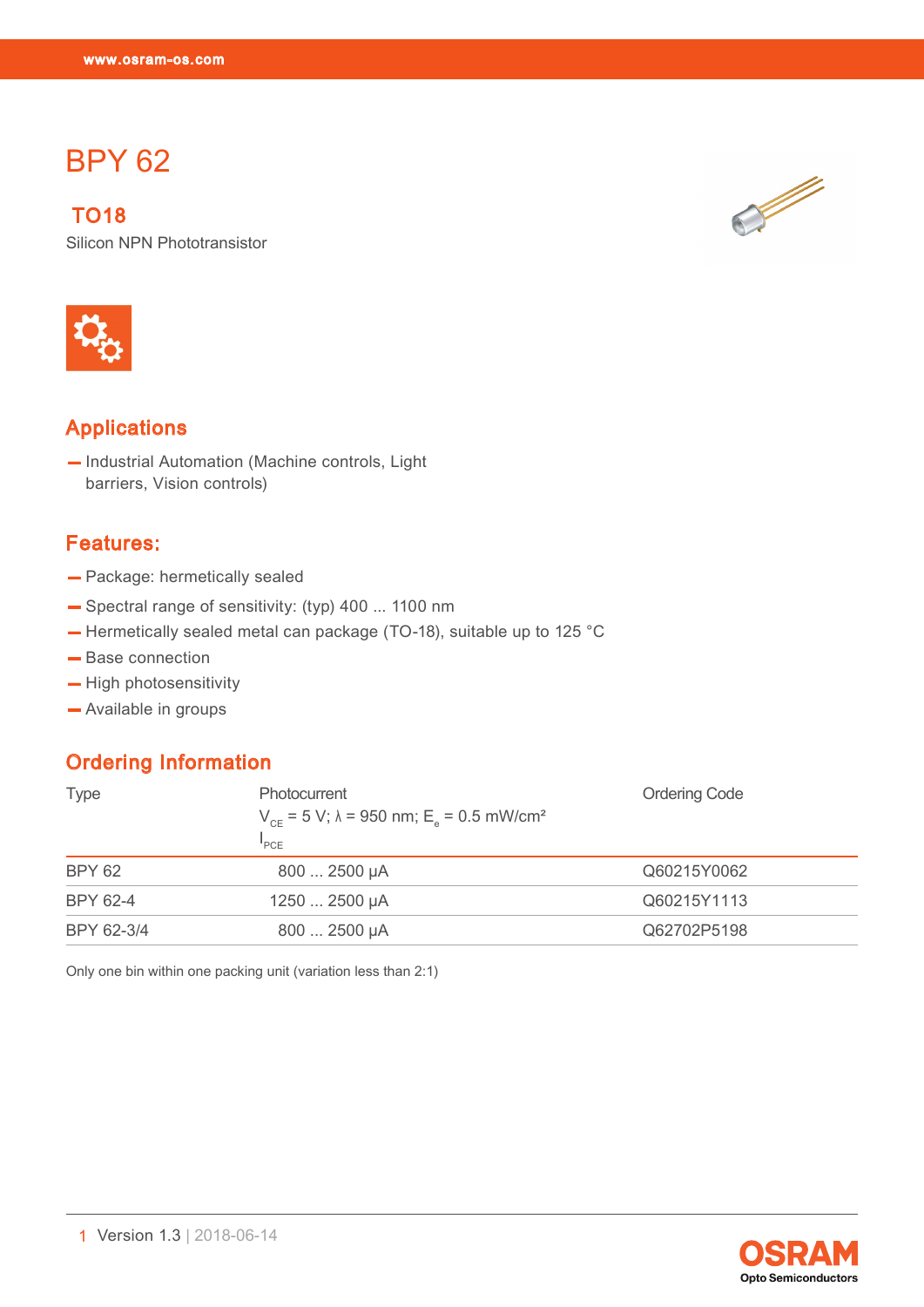## Maximum Ratings

| $T_a = 25 °C$                |                           |      |               |
|------------------------------|---------------------------|------|---------------|
| Parameter                    | Symbol                    |      | <b>Values</b> |
| <b>Operating Temperature</b> | $T_{op}$                  | min. | $-40$ °C      |
|                              |                           | max. | 125 °C        |
| <b>Storage Temperature</b>   | $\mathsf{T}_{\text{stg}}$ | min. | $-40$ °C      |
|                              |                           | max. | 125 °C        |
| Collector-emitter voltage    | $V_{CE}$                  | max. | 35 V          |
| Collector current            | $\mathsf{L}_{\mathsf{C}}$ | max. | 100 mA        |
| Collector surge current      | $I_{CS}$                  | max. | 200 mA        |
| $T \leq 10$ µs               |                           |      |               |
| Emitter-collector voltage    | $V_{EC}$                  | max. | 7V            |
| Total power dissipation      | $P_{\text{tot}}$          | max. | 200 mW        |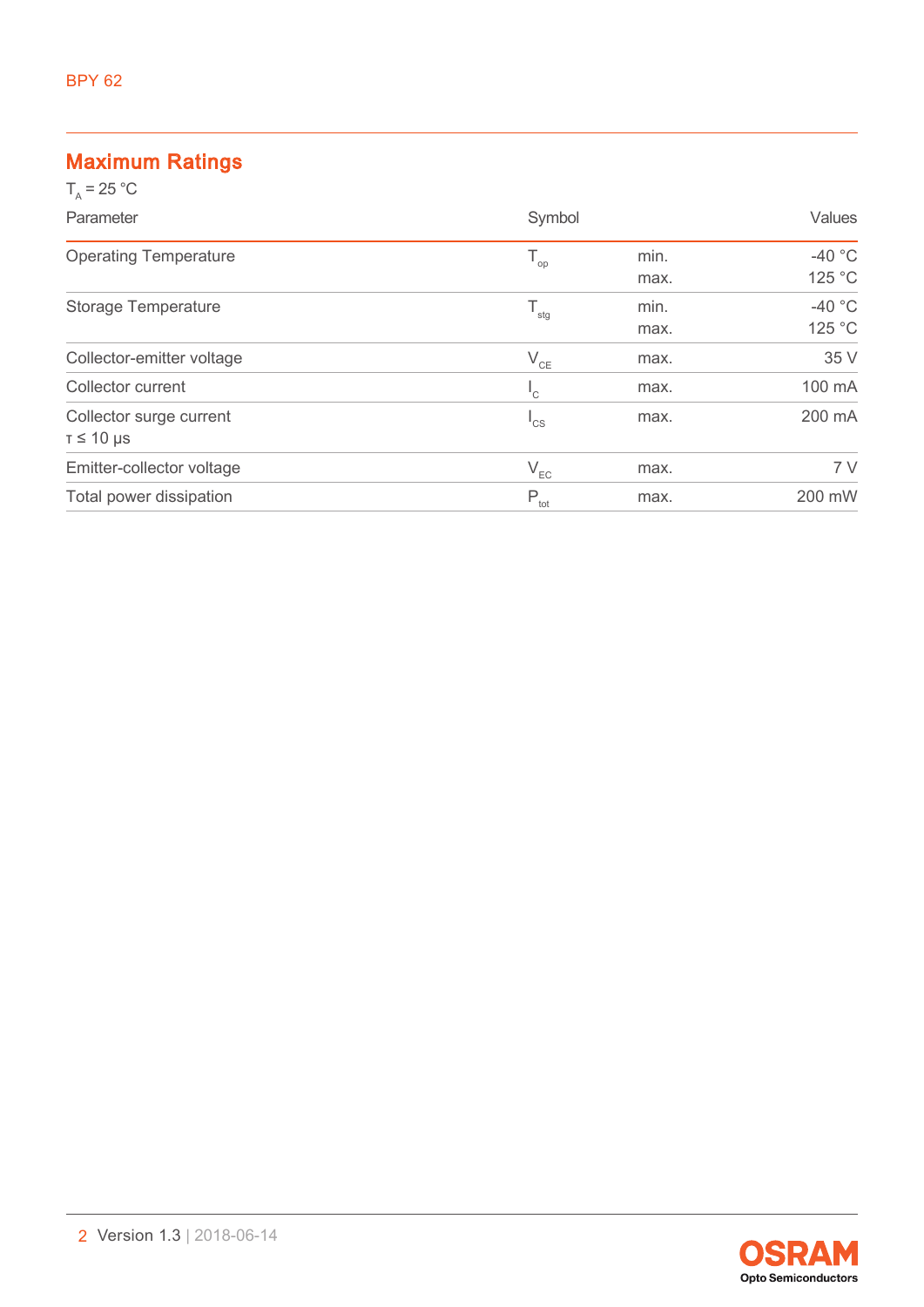## **Characteristics**

| $T_a = 25 °C$                                                                                                                  |                          |              |                               |  |
|--------------------------------------------------------------------------------------------------------------------------------|--------------------------|--------------|-------------------------------|--|
| Parameter                                                                                                                      | Symbol                   |              | Values                        |  |
| Wavelength of max sensitivity                                                                                                  | $\lambda_{\text{S max}}$ | typ.         | 830 nm                        |  |
| Spectral range of sensitivity                                                                                                  | $\lambda_{10\%}$         | typ.         | 400  1100<br>nm               |  |
| Chip dimensions                                                                                                                | L x W                    | typ.         | $0.55 \times 0.55$<br>mm x mm |  |
| Radiant sensitive area                                                                                                         | A                        | typ.         | $0.11$ mm <sup>2</sup>        |  |
| Half angle                                                                                                                     | $\phi$                   | typ.         | $8\,$ $^{\circ}$              |  |
| Photocurrent<br>$V_{CE}$ = 5 V; Std. Light A; E <sub>v</sub> = 1000 lx                                                         | $I_{PCE}$                | typ.         | 4800 µA                       |  |
| Photocurrent of collector-base photodiode<br>$E_e = 0.5$ mW/cm <sup>2</sup> ; $\lambda = 950$ nm; $V_{CB} = 5$ V               | $I_{PCB}$                | typ.         | $5.5 \mu A$                   |  |
| Photocurrent of collector-base photodiode<br>$E_v$ = 1000 lx; Std. Light A; $V_{CR}$ = 5 V                                     | $I_{PCB}$                | typ.         | $17 \mu A$                    |  |
| Dark current<br>$V_{CE}$ = 20 V; E = 0                                                                                         | $I_{CE0}$                | typ.<br>max. | 1 nA<br>50 nA                 |  |
| Rise time<br>$I_c = 1$ mA; $V_{cc} = 5$ V; R <sub>L</sub> = 1 k $\Omega$                                                       | $t_{\rm r}$              | typ.         | $8 \mu s$                     |  |
| Fall time<br>$I_c$ = 1 mA; V <sub>cc</sub> = 5 V; R <sub>i</sub> = 1 kΩ                                                        | $t_{\rm f}$              | typ.         | 8 µs                          |  |
| Collector-emitter saturation voltage <sup>1)</sup><br>$I_c = I_{PCE,min} \times 0.3$ ; E <sub>e</sub> = 0.5 mW/cm <sup>2</sup> | $\rm V_{\rm CEsat}$      | typ.         | 155 mV                        |  |
| Capacitance<br>$V_{CE} = 0 V$ ; f = 1 MHz; E = 0                                                                               | $C_{CE}$                 | typ.         | 7.5 pF                        |  |
| Capacitance<br>$V_{CB} = 0 V$ ; f = 1 MHz; E = 0                                                                               | $C_{CB}$                 | typ.         | 14 pF                         |  |
| Capacitance<br>$V_{FB} = 0 V$ ; f = 1 MHz; E = 0                                                                               | $C_{EB}$                 | typ.         | 19 pF                         |  |

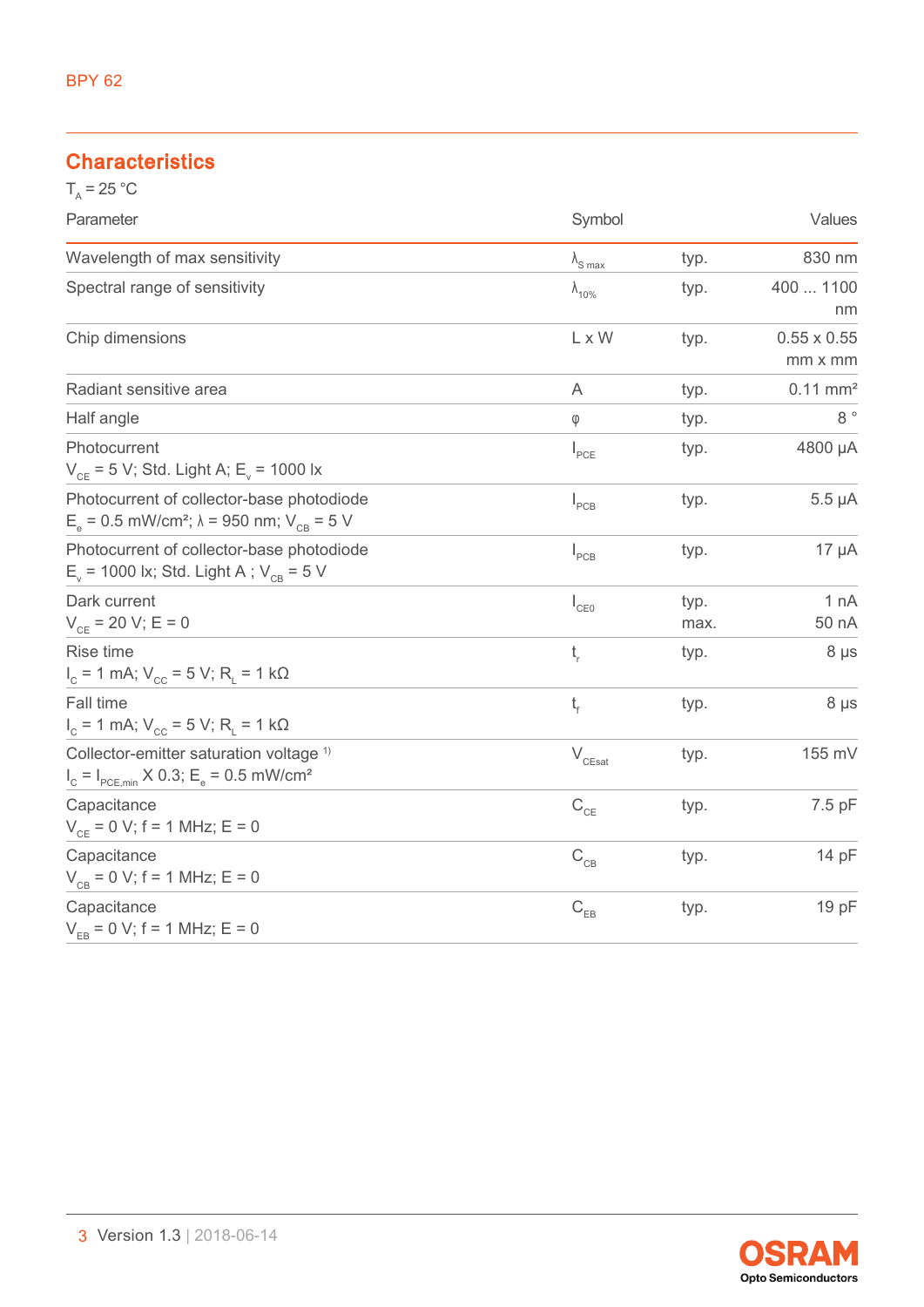#### **Grouping**  $\overline{25}$

| $1_{x} = 25$ °C |                                                                                                                    |                                                                                                             |
|-----------------|--------------------------------------------------------------------------------------------------------------------|-------------------------------------------------------------------------------------------------------------|
| Group           | <b>Photocurrent</b><br>$V_{CF}$ = 5 V; $\lambda$ = 950 nm; E <sub>o</sub> = 0.5 mW/cm <sup>2</sup><br>min.<br>"PCE | Photocurrent<br>$V_{CF}$ = 5 V; $\lambda$ = 950 nm; E <sub>e</sub> = 0.5 mW/cm <sup>2</sup><br>max.<br>"PCE |
| 3               | 800 µA                                                                                                             | 1600 µA                                                                                                     |
| 4               | 1250 µA                                                                                                            | 2500 µA                                                                                                     |
|                 |                                                                                                                    |                                                                                                             |

# Relative Spectral Sensitivity<sup>[2\)](#page-12-1), [3\)](#page-12-2)</sup>

 $S_{rel} = f (\lambda)$ 



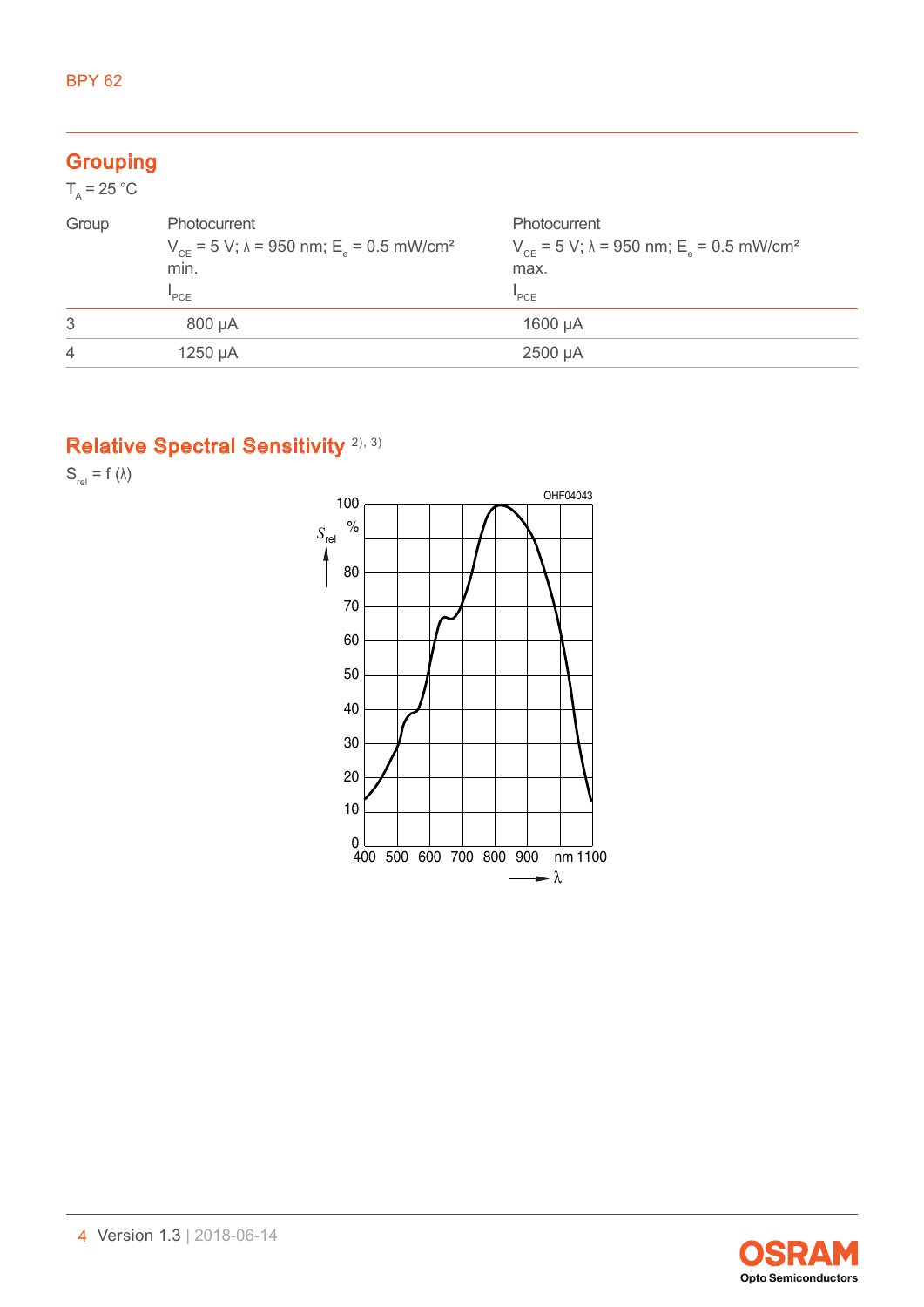### Directional Characteristics<sup>[2\),](#page-12-1) [3\)](#page-12-2)</sup>

 $S_{rel} = f(\varphi)$ 



### Photocurrent<sup>2)[, 3\)](#page-12-2)</sup>

 $I_{PCE}$  = f (E<sub>e</sub>) ;  $V_{CE}$  = 5 V



Collector Current [2\),](#page-12-1) [3\)](#page-12-2)

 $I_{CE}$  = f ( $V_{CE}$ );  $I_B$  = Parameter



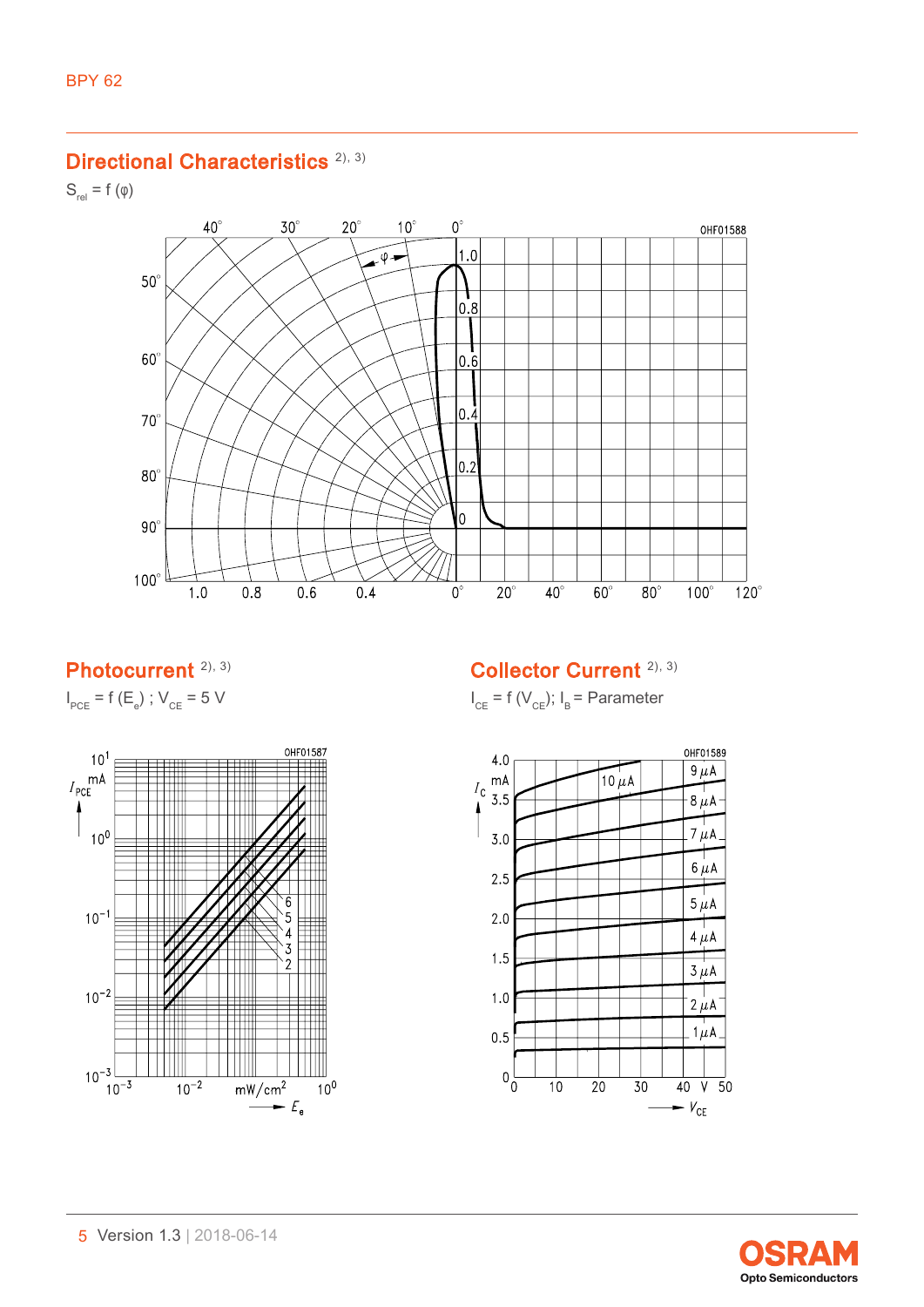### Collector Current [2\)](#page-12-1)[, 3\)](#page-12-2)

 $I_{CE}$  = f ( $V_{CE}$ );  $I_B$  = Parameter



### Dark Current<sup>[2\)](#page-12-1), [3\)](#page-12-2)</sup>

 $I_{CE0} = f(V_{CE})$ ; E = 0;



### Collector-Emitter Capacitance [2\),](#page-12-1) [3\)](#page-12-2)

 $0 \frac{\Box \Box}{10^{-3}}$  $C_{CE}$ <sup>pF</sup><sub>7</sub> OHF04051  $\rightarrow$   $V_{\text{CE}}$  $10^{-2}$  10<sup>-1</sup> 10<sup>0</sup> 10<sup>1</sup> V 10<sup>2</sup> 1 2 3 4 5 6 8  $C_{CE}$  = f ( $V_{CE}$ ); f = 1 MHz; E = 0 ;

### Collector-Base Capacitance [2\)](#page-12-1), [3\)](#page-12-2)

 $C_{CB} = f(V_{CB})$ ; f = 1 MHz; E = 0 ;



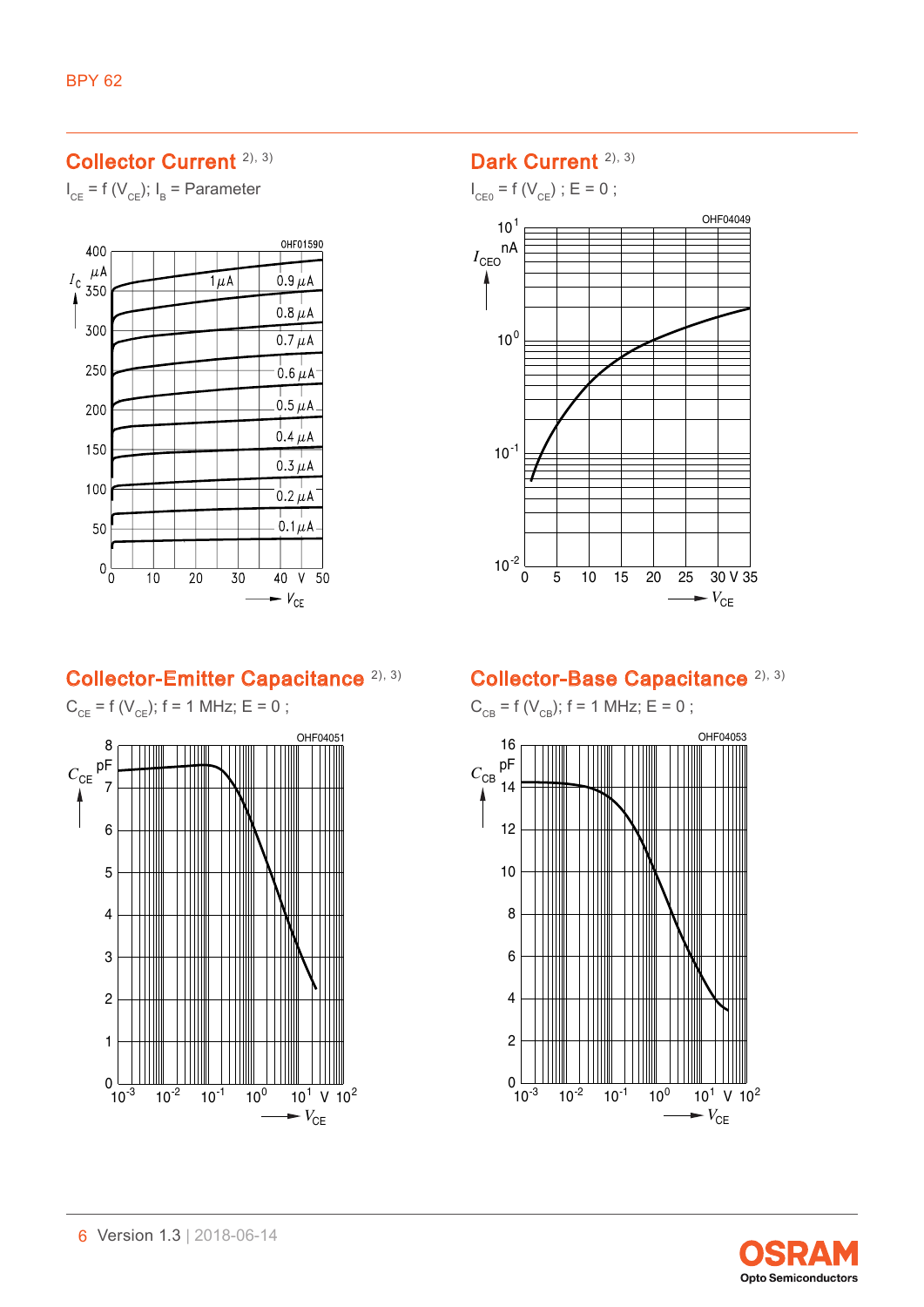# Emitter-Base Capacitance [2\),](#page-12-1) [3\)](#page-12-2)

 $C_{EB} = f(V_{EB})$ ; f = 1 MHz; E = 0 ;



## Dark Current<sup>[2\)](#page-12-1)</sup>



Photocurrent<sup>[2\)](#page-12-1)</sup>

 $I_{\text{PCE,rel}} = f(T_A); V_{\text{CE}} = 5 V$ 



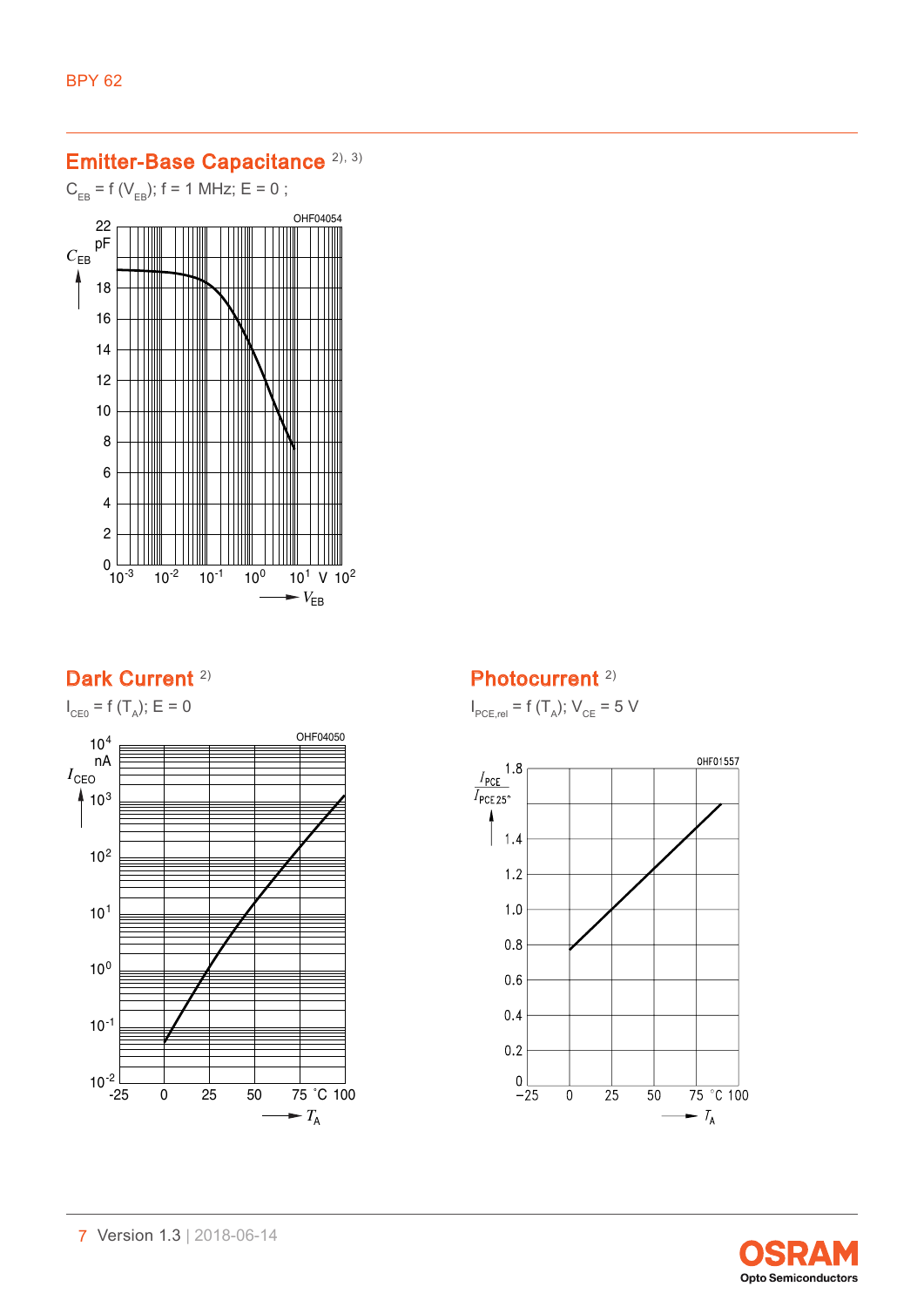# Power Consumption

 $P_{\text{tot}} = f(T_A);$ 



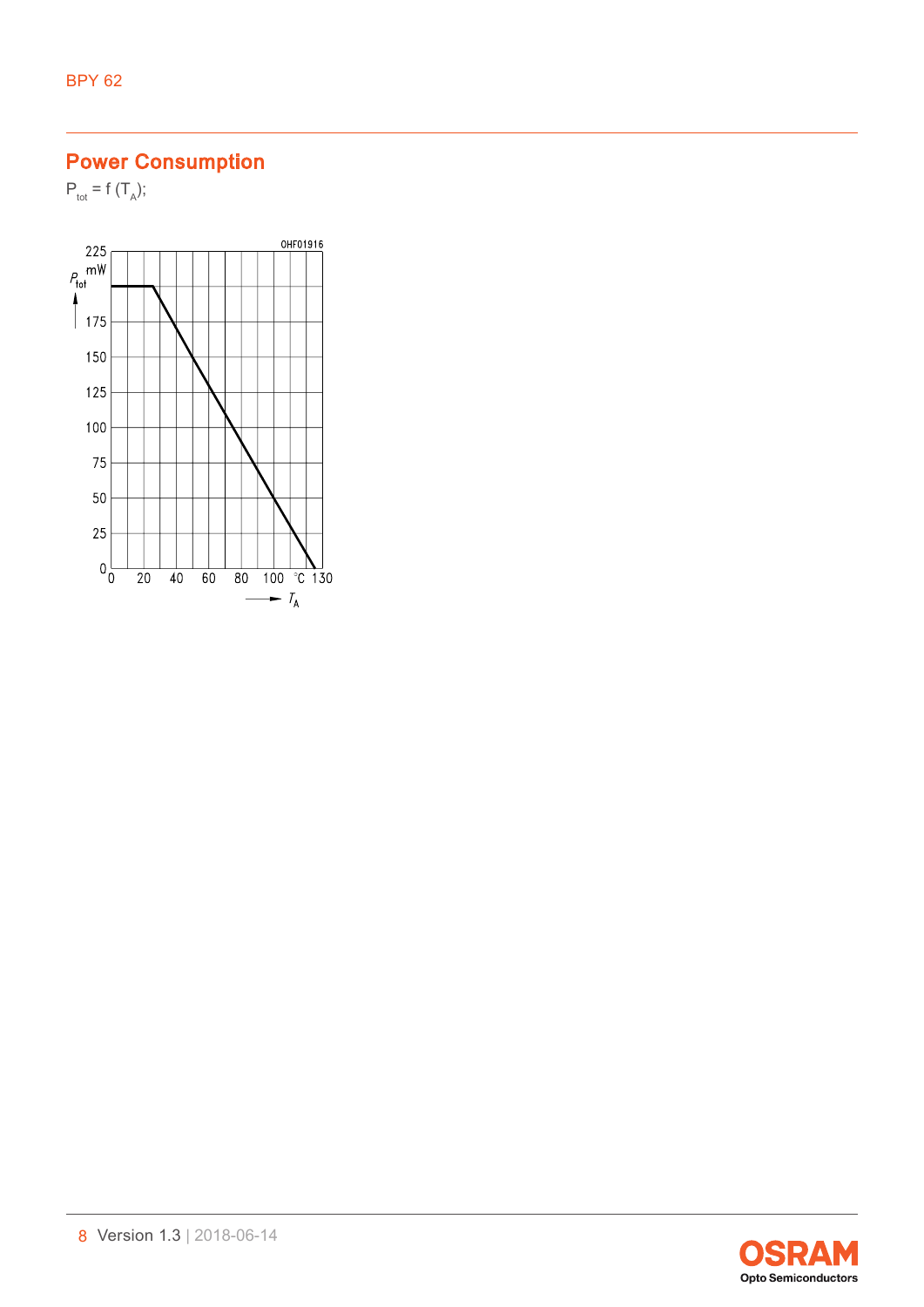## Dimensional Drawing<sup>4)</sup>



Approximate Weight: 332.0 mg Package marking: Emitter

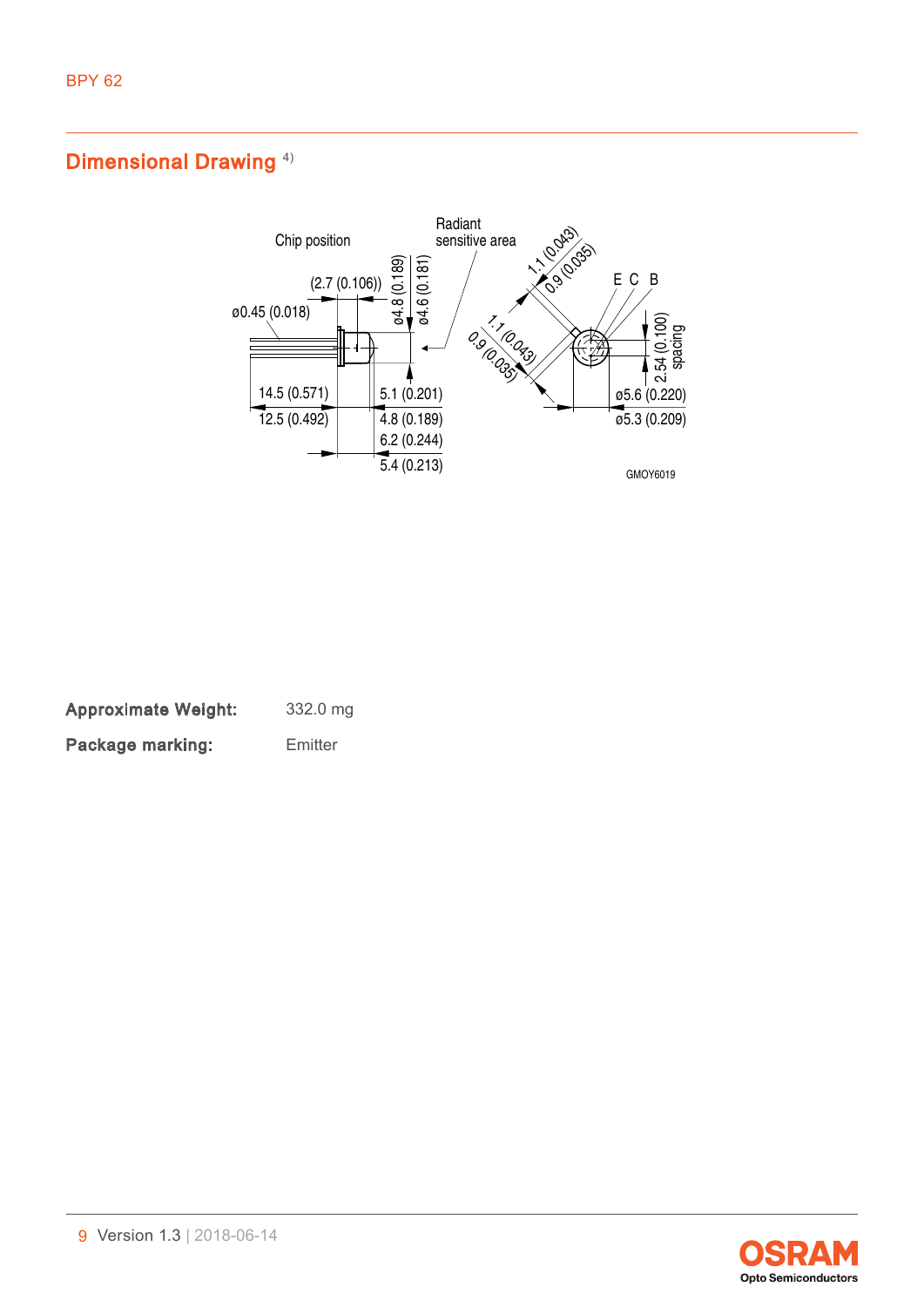## TTW Soldering





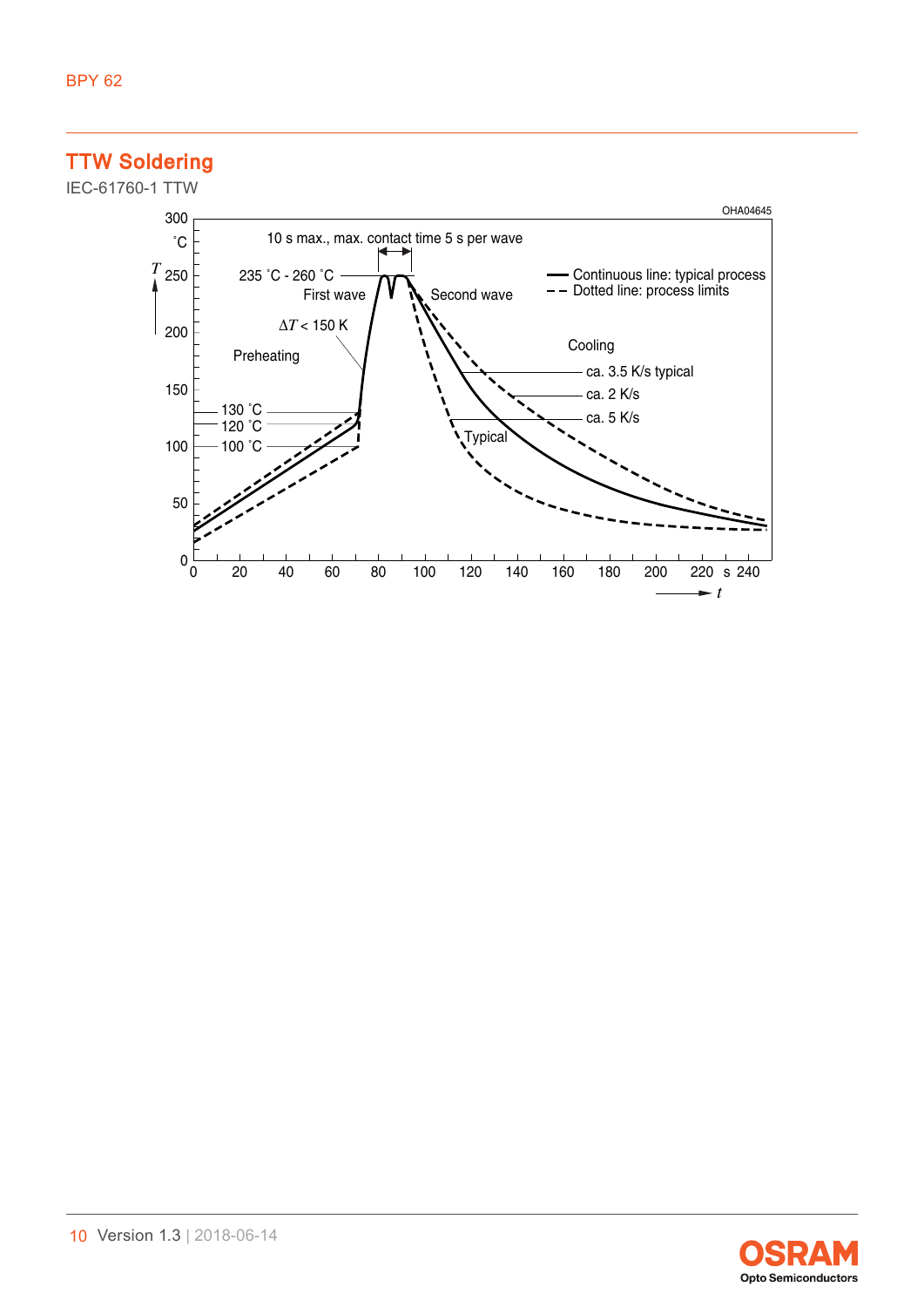### **Notes**

The evaluation of eye safety occurs according to the standard IEC 62471:2006 (photo biological safety of lamps and lamp systems). Within the risk grouping system of this IEC standard, the LED specified in this data sheet falls into the class **exempt group (exposure time 10000 s)**. Under real circumstances (for exposure time, conditions of the eye pupils, observation distance), it is assumed that no endangerment to the eye exists from these devices. As a matter of principle, however, it should be mentioned that intense light sources have a high secondary exposure potential due to their blinding effect. When looking at bright light sources (e.g. headlights), temporary reduction in visual acuity and afterimages can occur, leading to irritation, annoyance, visual impairment, and even accidents, depending on the situation.

Subcomponents of this LED contain, in addition to other substances, metal filled materials including silver. Metal filled materials can be affected by environments that contain traces of aggressive substances. Therefore, we recommend that customers minimize LED exposure to aggressive substances during storage, production, and use. LEDs that showed visible discoloration when tested using the described tests above did show no performance deviations within failure limits during the stated test duration. Respective failure limits are described in the IEC60810.

For further application related informations please visit www.osram-os.com/appnotes

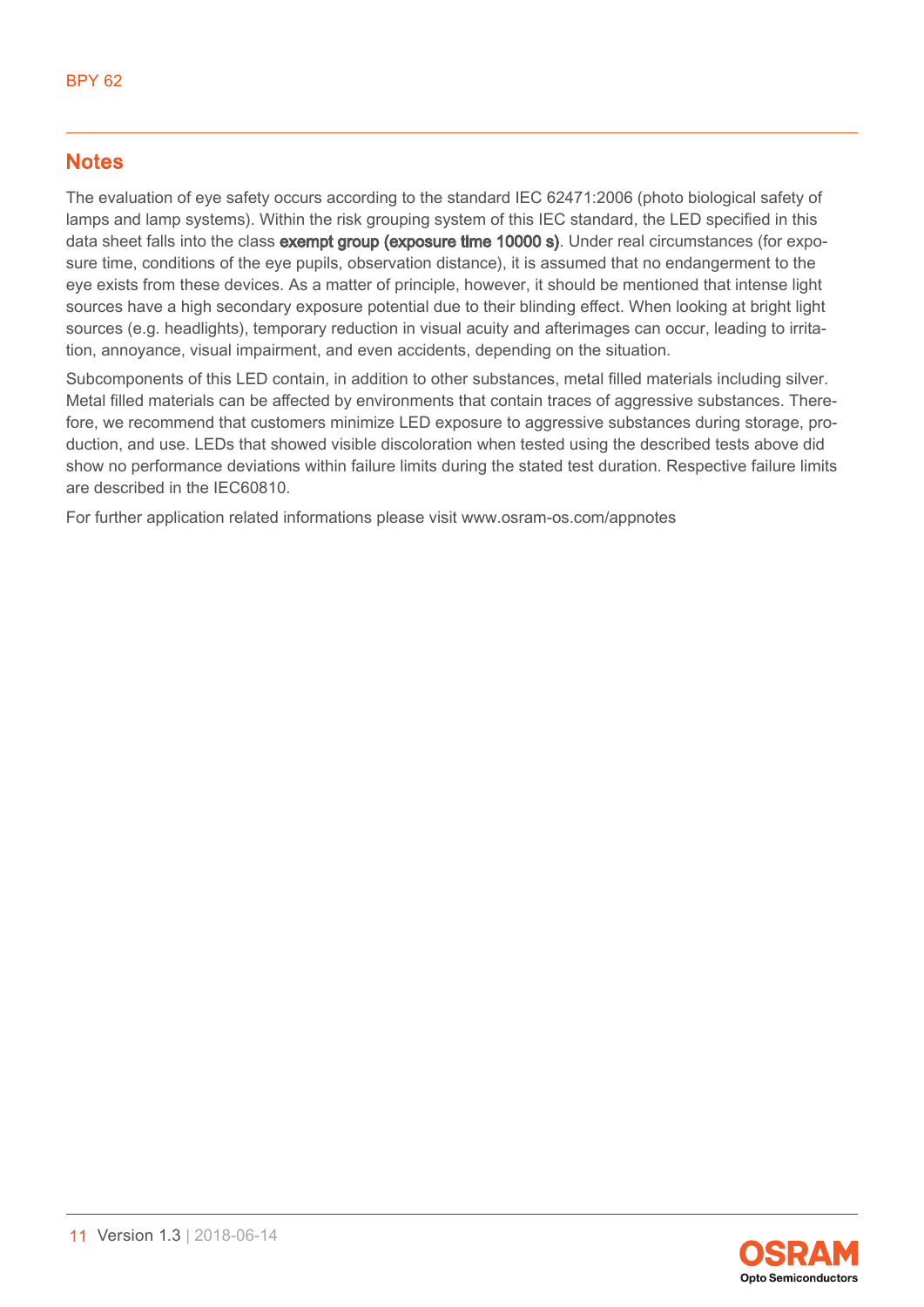### Disclaimer

### Disclaimer

Language english will prevail in case of any discrepancies or deviations between the two language wordings.

### Attention please!

The information describes the type of component and shall not be considered as assured characteristics. Terms of delivery and rights to change design reserved. Due to technical requirements components may contain dangerous substances.

For information on the types in question please contact our Sales Organization.

If printed or downloaded, please find the latest version in the OSRAM OS Webside.

#### Packing

Please use the recycling operators known to you. We can also help you – get in touch with your nearest sales office.

By agreement we will take packing material back, if it is sorted. You must bear the costs of transport. For packing material that is returned to us unsorted or which we are not obliged to accept, we shall have to invoice you for any costs incurred.

#### Product safety devices/applications or medical devices/applications

OSRAM OS components are not developed, constructed or tested for the application as safety relevant component or for the application in medical devices.

In case Buyer – or Customer supplied by Buyer– considers using OSRAM OS components in product safety devices/applications or medical devices/applications, Buyer and/or Customer has to inform the local sales partner of OSRAM OS immediately and OSRAM OS and Buyer and /or Customer will analyze and coordinate the customer-specific request between OSRAM OS and Buyer and/or Customer.

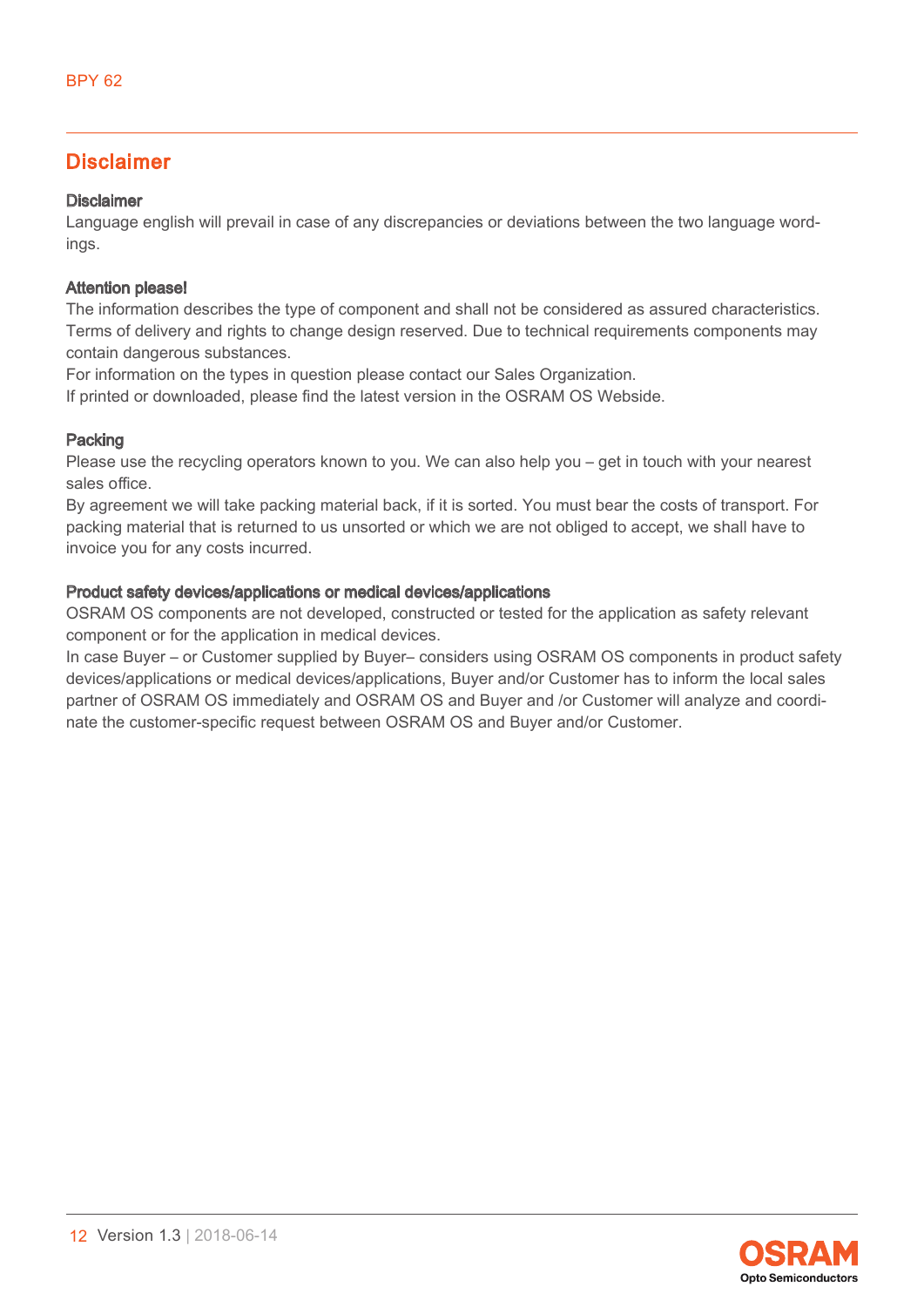## **Glossary**

- <span id="page-12-0"></span><sup>1)</sup> **IPCEmin**:  $I_{\text{pCEmin}}$  is the min. photocurrent of the specified group.
- <span id="page-12-1"></span><sup>2)</sup> Typical Values: Due to the special conditions of the manufacturing processes of LED, the typical data or calculated correlations of technical parameters can only reflect statistical figures. These do not necessarily correspond to the actual parameters of each single product, which could differ from the typical data and calculated correlations or the typical characteristic line. If requested, e.g. because of technical improvements, these typ. data will be changed without any further notice.
- <span id="page-12-2"></span><sup>3)</sup> **Testing temperature**:  $T_A = 25^{\circ} \text{C}$
- <span id="page-12-3"></span>4) Tolerance of Measure: Unless otherwise noted in drawing, tolerances are specified with  $\pm 0.1$  and dimensions are specified in mm.